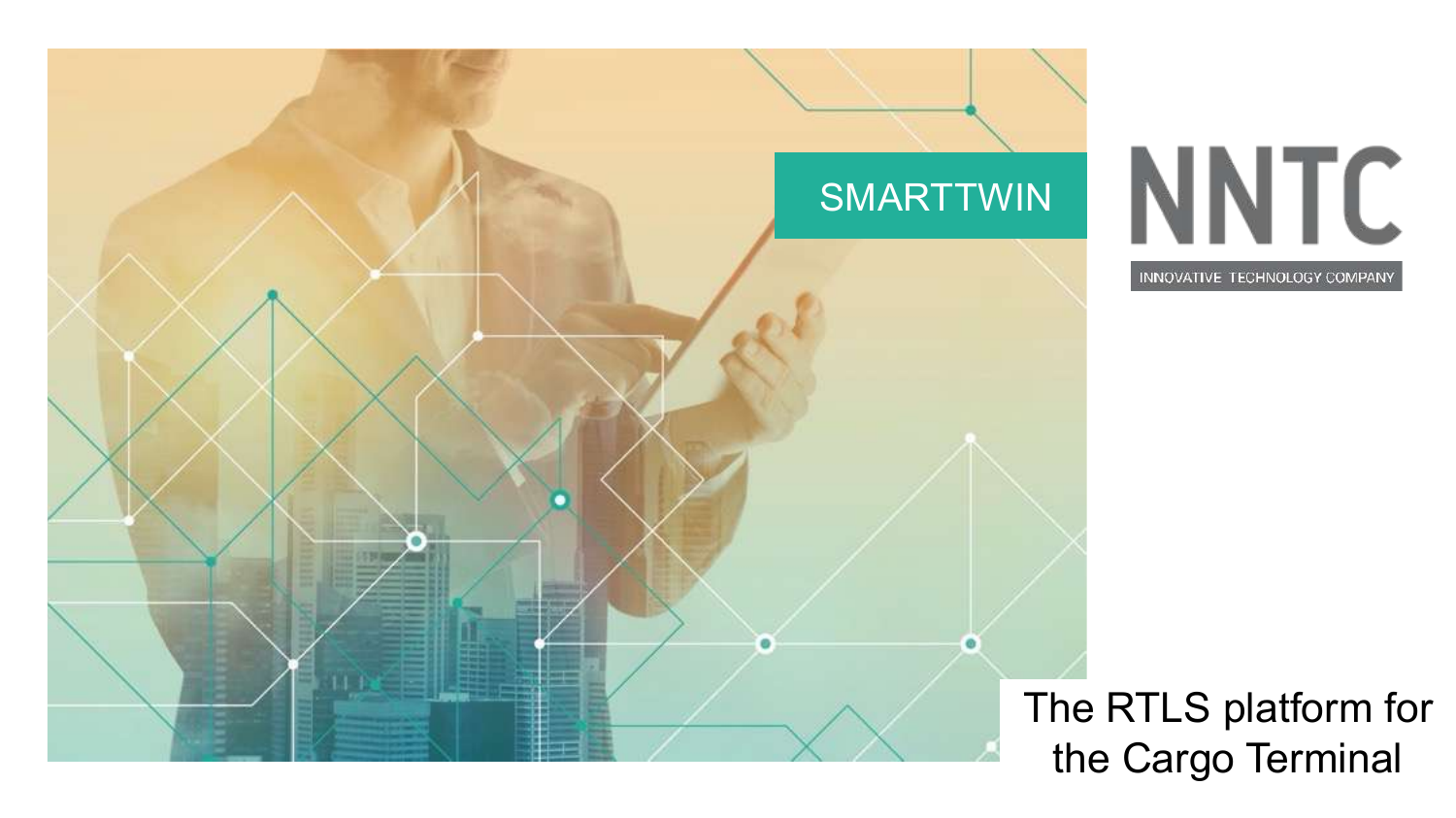# SMARTTWIN – THE RTLS MANAGEMENT PLATFORM

**Digital Twin** concept represents the convergence of the physical and the virtual world where every operation or asset will get a dynamic digital representation.

- Single high-level platform fulfilled with Big Data  $\bullet$
- 3D visualization of assets and operations  $\bullet$
- Data collection and analytics  $\bullet$
- AI for operation optimization  $\bullet$
- Simulation of processes, services and asset locations  $\mathbf{o}$
- Reducing human errors and improving productivity  $\bullet$
- Smart enterprise platform for real-time onsite or remote. management
- End-to-end integration with existing management systems



Fast ROI for SmartTwin **Deployment** 





**WATCH VIDEO** 

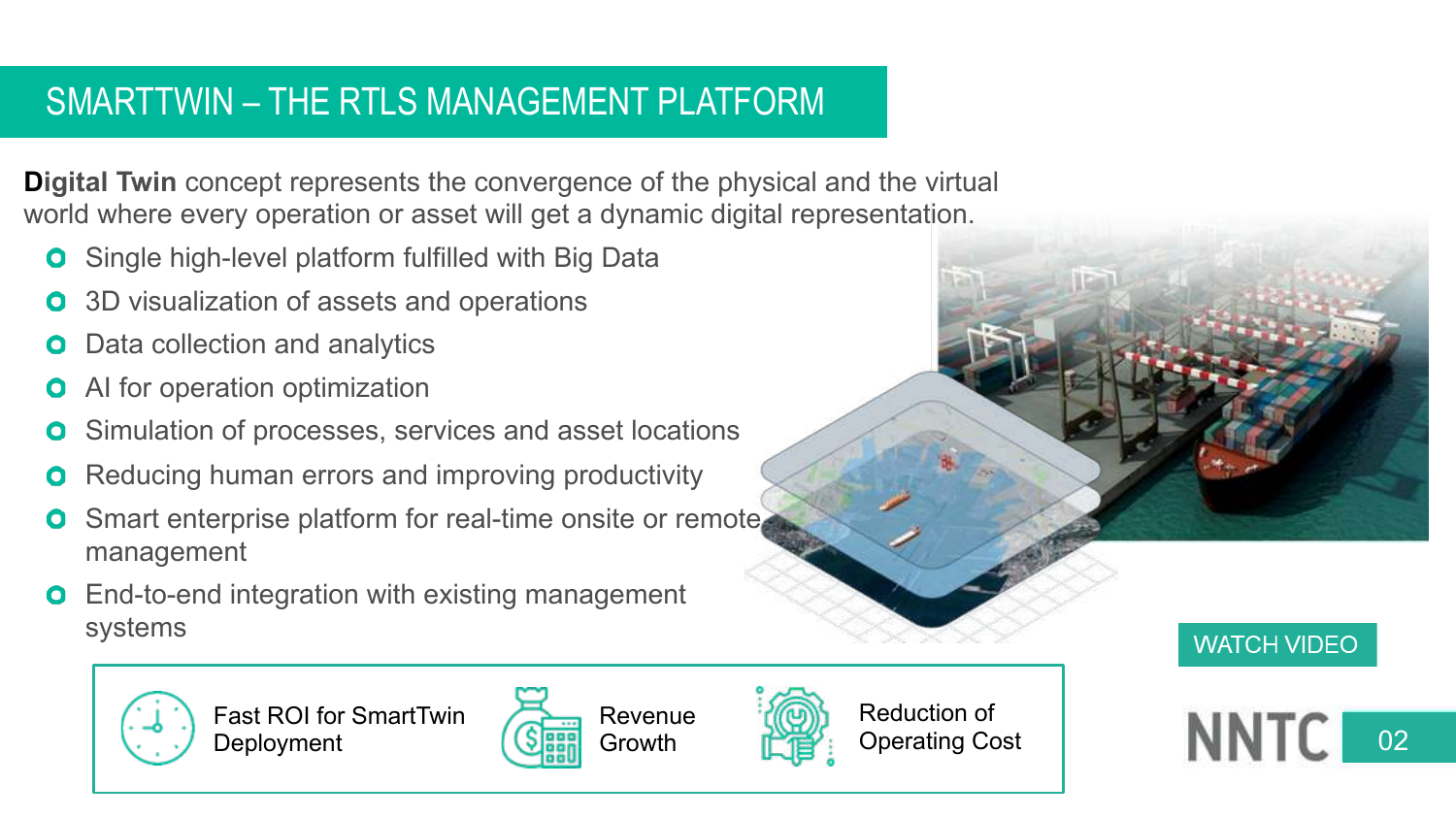## HOW SMARTTWIN CAN HELP

- **Data exchange bus**  to collect the data from different sources
- **Data visualization**  human-friendly interface connected to the real world with augmented data representation
- **AI and Simulation Modelling**  data analysis and modelling *"What if…"* scenarios
- **Metadata about each object or process**  multiple data streams help to drill down in information and get all details
- **Data consistency check**  the system can detect anomalies in data related to the same process in different systems and highlight them on the digital twin of the port



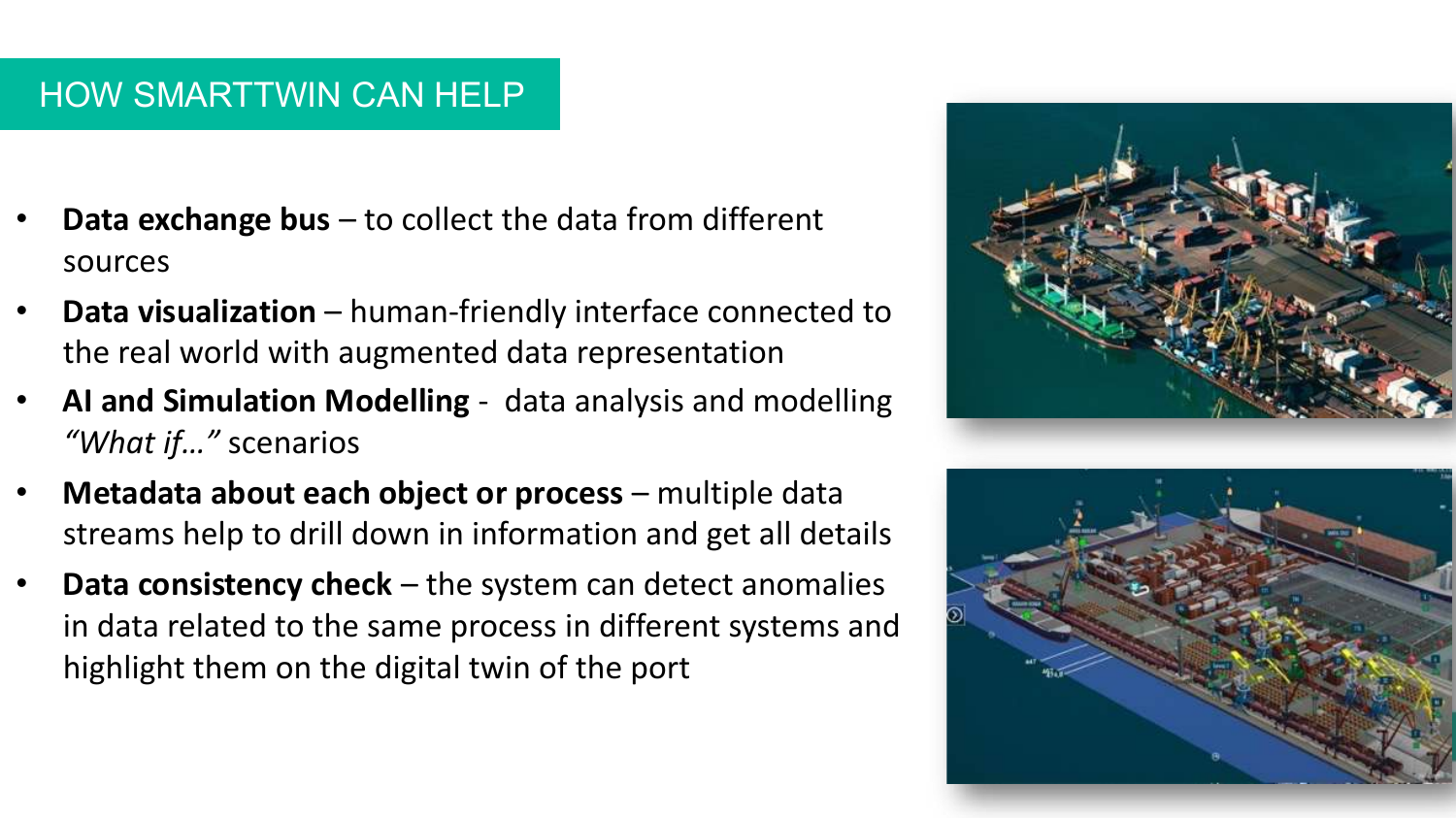## WHY 3D

- **O** User friendly interface with natural view on virtual environment
- **O** User can observe on any object on the screen from different distance and angle
- **O** Zoom and rotation in 3 dimensions help to see everything from the best angle and distance without going on site



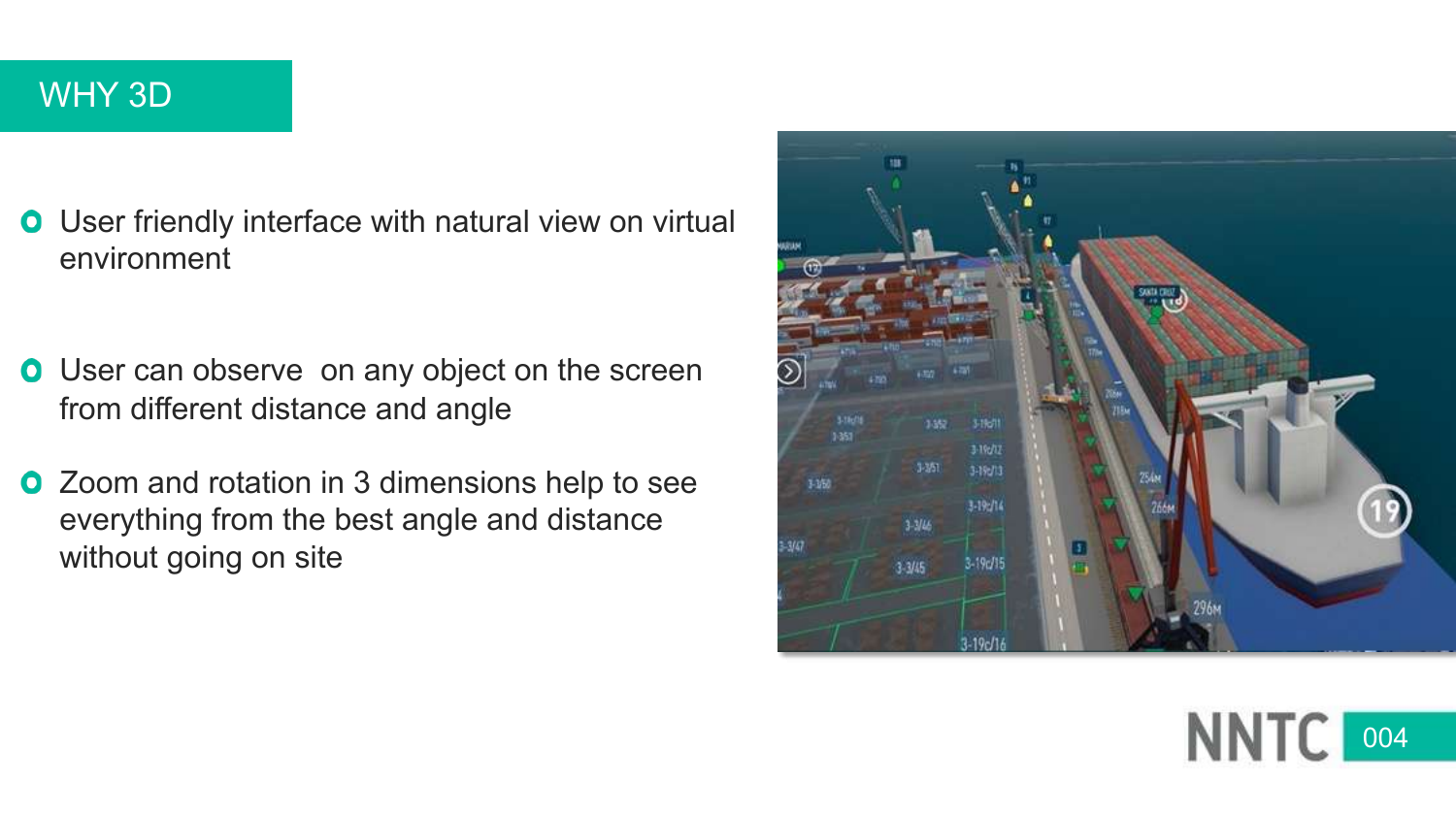## USER FRIENDLY INTERFACE

- The data collected from sub-systems is representing  $\bullet$ in Realistic 3D view
- Real-time updates and reliable information  $\mathbf{o}$
- Direct access to any device or object at the Seaport  $\Box$ O
- Monitoring and control on machinery O
- Different user profile settings O
- Objects and cargo search  $\mathbf{o}$
- Technological processes visualization  $\mathbf 0$
- $\bullet$ Visual planning of cargo placement in the storage zone



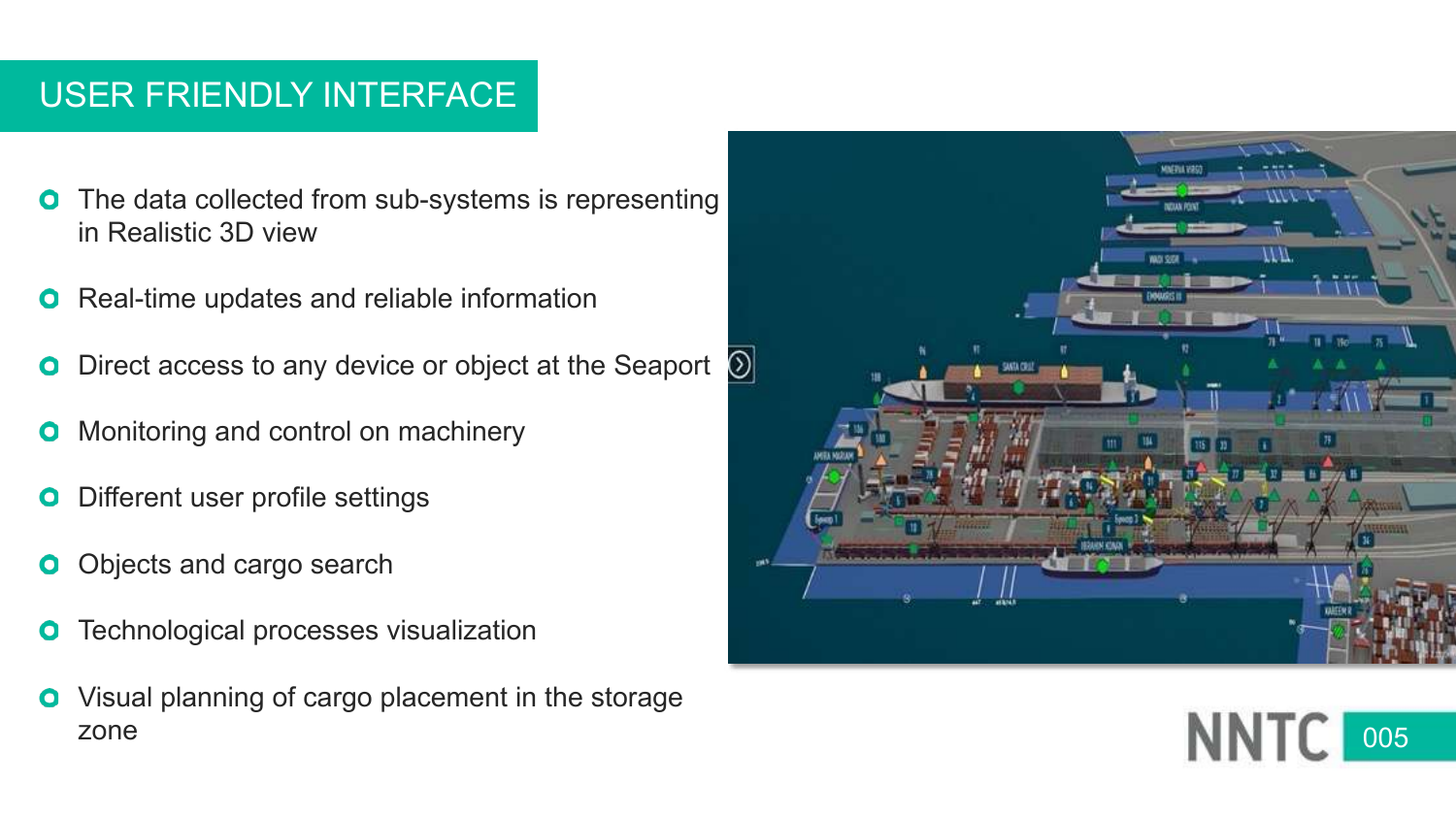## SMARTTWIN: BREAK DOWN SILOS WITHIN CONNECTED ENVIRONMENTS



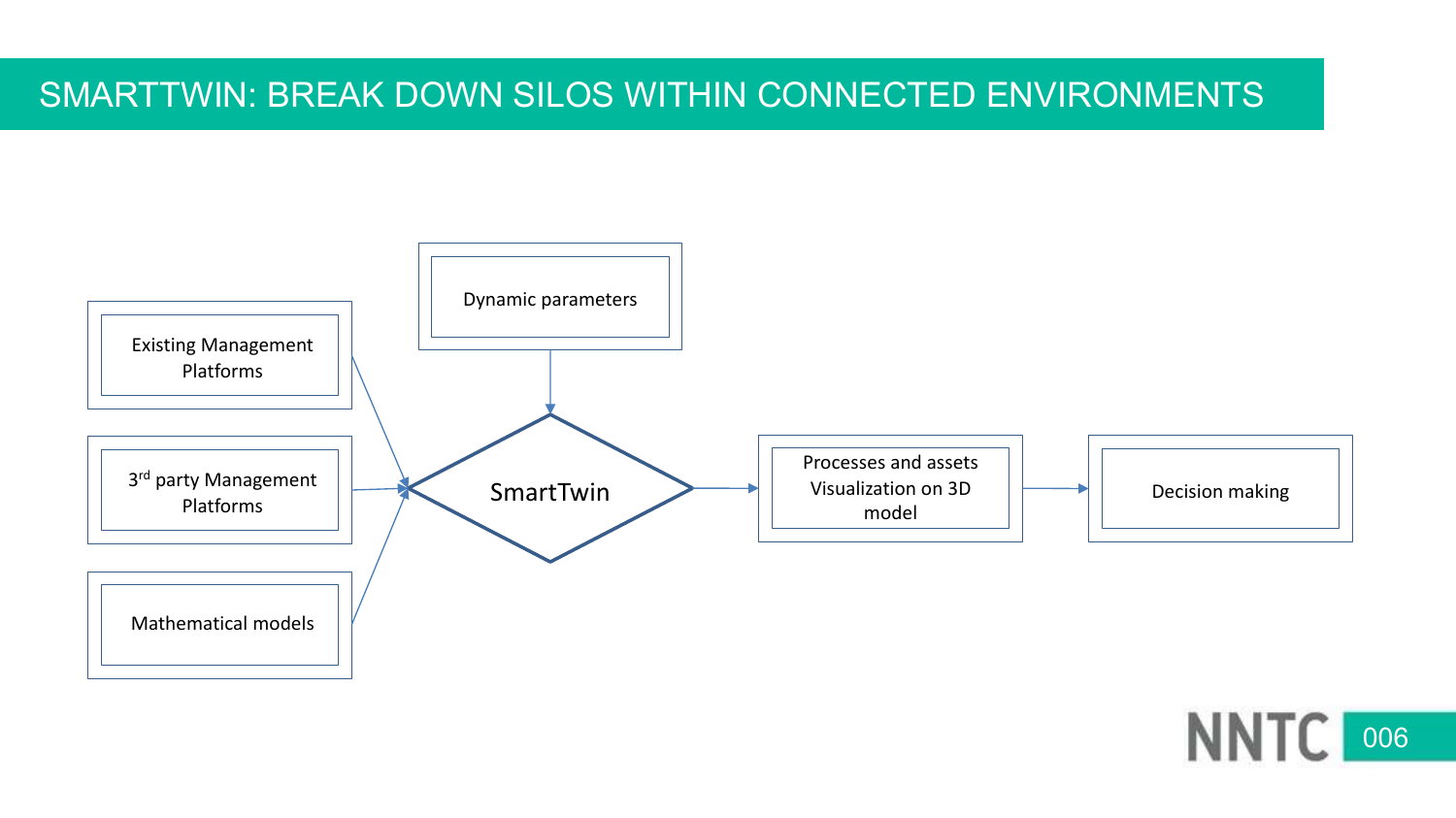## OPTIMIZATION MODULES

### **MACHINERY OPTIMIZATION MODULE**

- Simultaneous real-time optimization of all equipment and jobs
- Route optimization for the trucks on the yard
- Reduced idle-time of equipment
- Control of assigned jobs within their accepted time windows
- Combines jobs where possible for enhanced productivity
- Integration of geo-positioning and safety systems
- Optimization of all vehicle equipment types and operational mode (manual, semi-and fully automated).
- Improved equipment maintenance schedules.
- Simulation Modelling for calculation of the best combination of cranes and trucks required for cargo operations for each vessel

## **YARD OPTIMIZATION MODULE**

- provides an optimized yard allocation for load units to reduce number of useless shuffle moves as well as improve resource and storage area utilization.
- optimization for all cargo types
- simulation on optimized cargo placement on 3D Model of the terminal
- Machine Learning and AI improve the accuracy of operational data, Improves automated terminal performance and storage area utilization

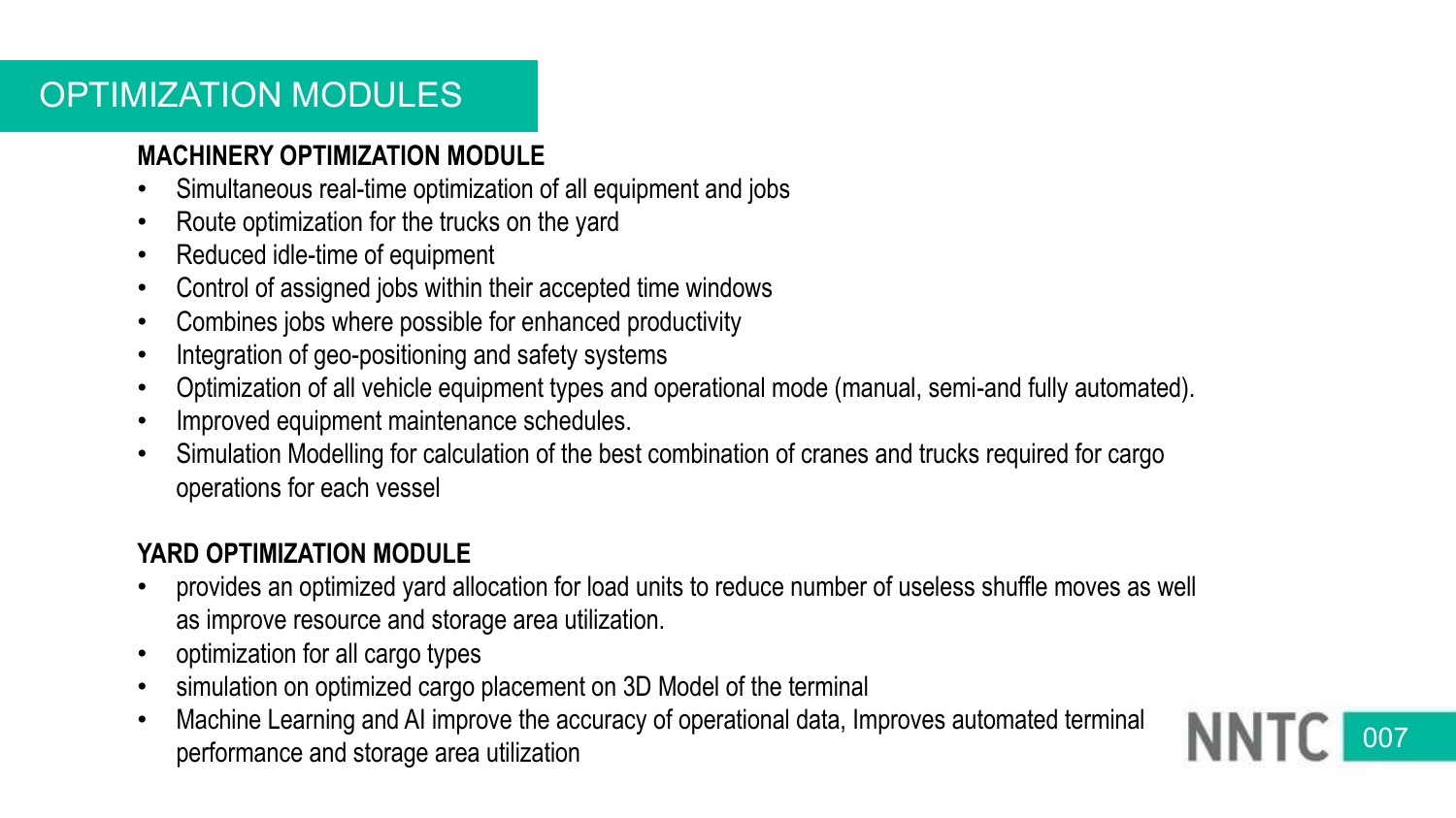# WHERE IS AI

- **O** AI modules are working in the background and analyze Big Data coming from different sources
- **O** AI helps in decision making for different user roles
- **O** AI optimizes the cranes and truck management, berth allocation for vessels, cargo storage, container placement, etc.
- **O** AI reduces the cost of operations and improves the time
- **O** AI helps to detect and prevent accidents on the yard



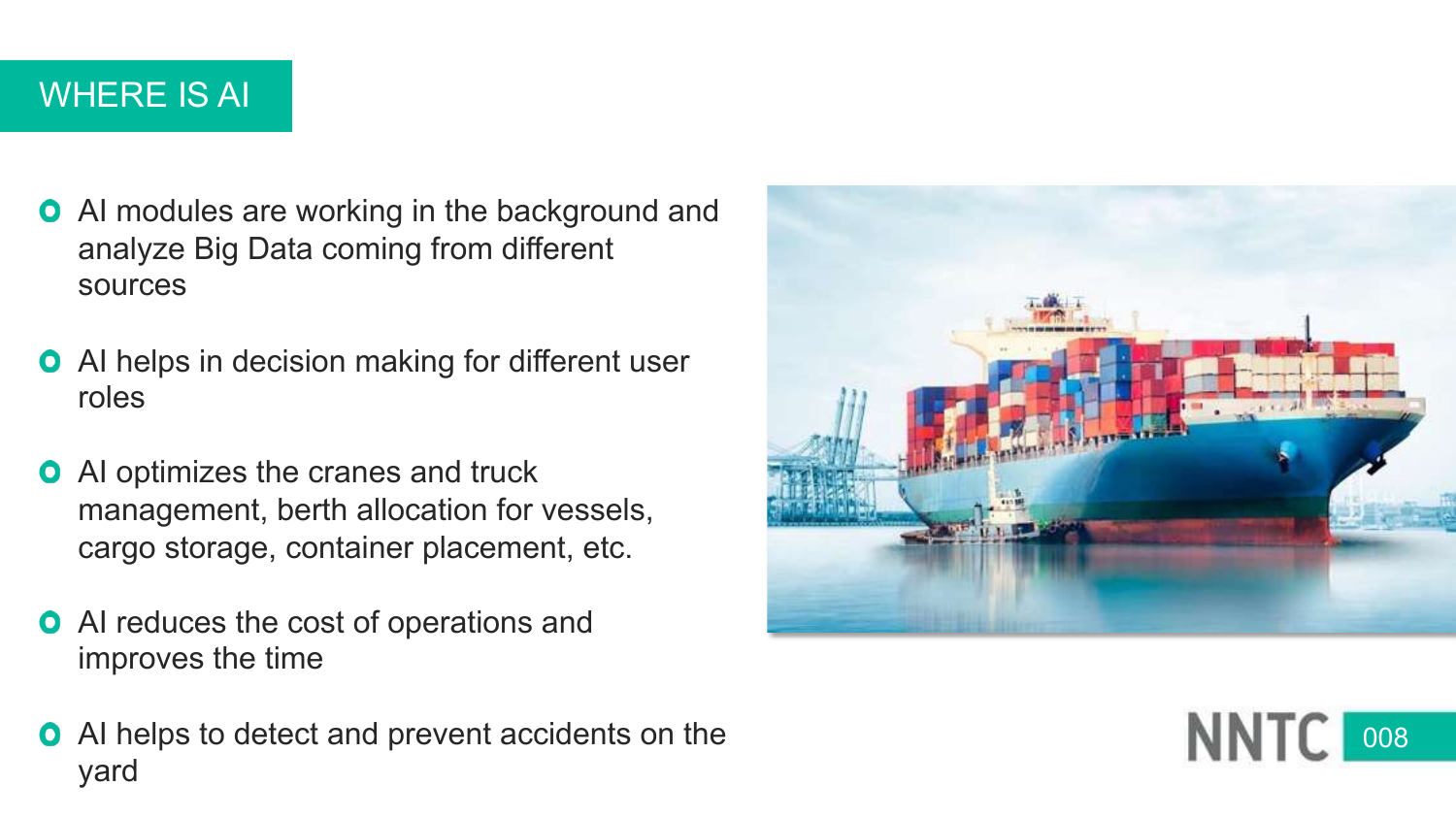## ONE OF THE EXAMPLE OF AI: CONTAINER STORAGE LOCATION OPTIMIZATION



**Task:** Container storage location optimization at the Container terminal

**Initial data:** Real historical data of the container location for the last 12 months

## **Advanced features of AI-powered container storage location optimization module and components:**

Model No. 1: based on the data about the occupied cells considering predefined limits for available storage locations for container placement

Model No. 2, based on the history of dwell time for every container in the terminal

Model No. 3 (mixed), based on forecasted container arrival time and taking in account conditions from Model № 2 and available storage locations from Model No. 1 plus ranging locations depending on the estimated number of shuffle moves

**The module work result:** The highest-rated location recommended for container placement

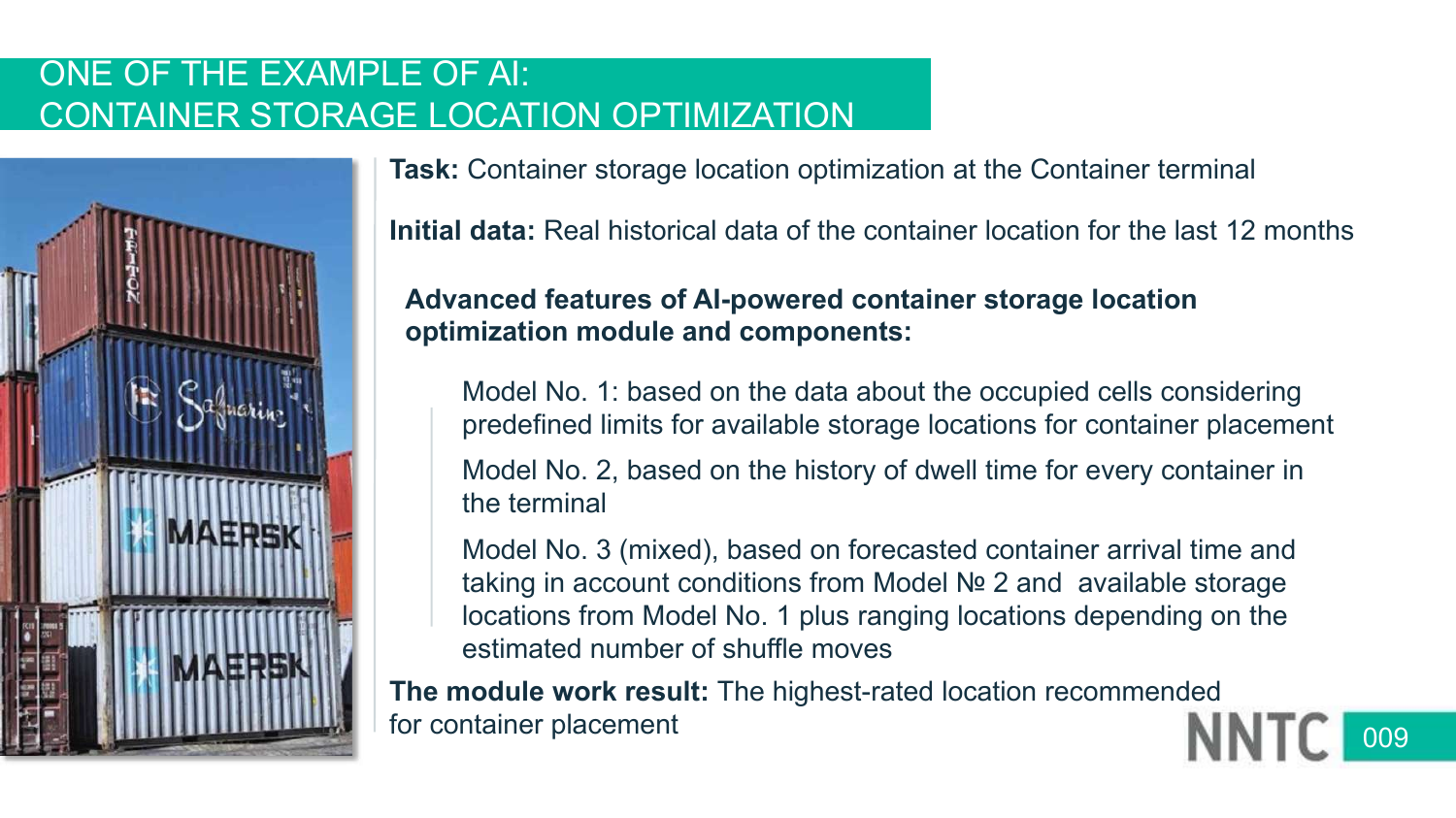

- Reducing the average number of shuffle moves **up to 33%**
- Reducing number of shuffle moves compare to the other container management systems by **up to 20%**
- Reducing the time required for cargo operations for each ship
- Reducing cost for the machinery maintenance
- **O** Reducing the human factor influence
- Improving business transparency and manageability
- Improving equipment utilization and reducing fuel consumption

... the module uses self-learning AI algorithms, which are improving cargo operations, reducing the cost of them and collecting data for further analysis and operations optimization

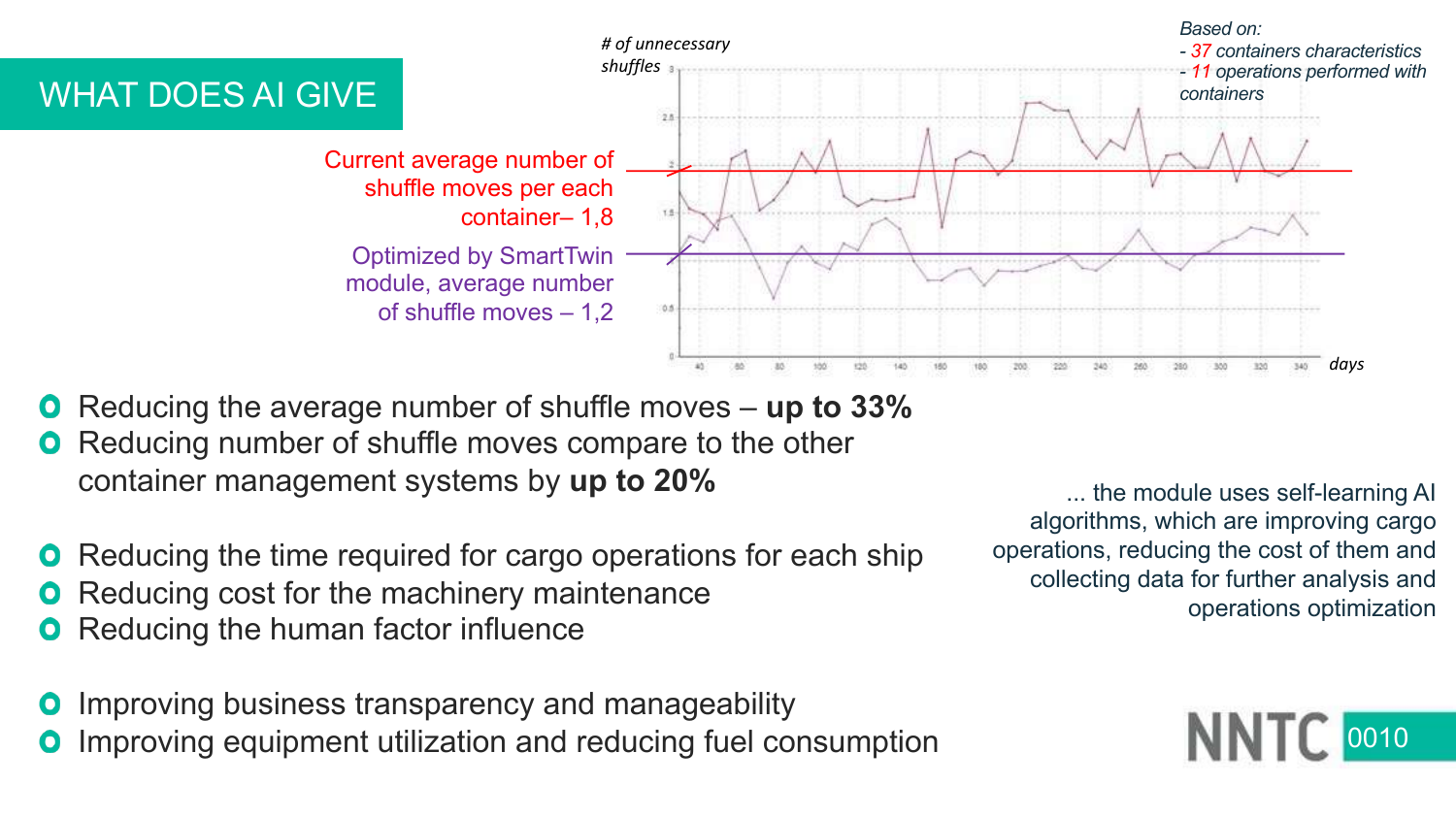The simulation model could be used for modeling of port operation including ships, internal and external trucks, berths, yard, warehouses, transit yard, ro-ro berths, cranes, forklifts, etc. in statistical-mathematical terms

Key benefits of the simulation modelling:

- statistics on cargo flows,
- utilization of berths and equipment
- productivity indexes
- answer on "what if..." question
- helps in forecasting and planning resources
- improves productivity, machinery utilization, throughputs, eliminates bottlenecks in processes, reduce development and construction cost



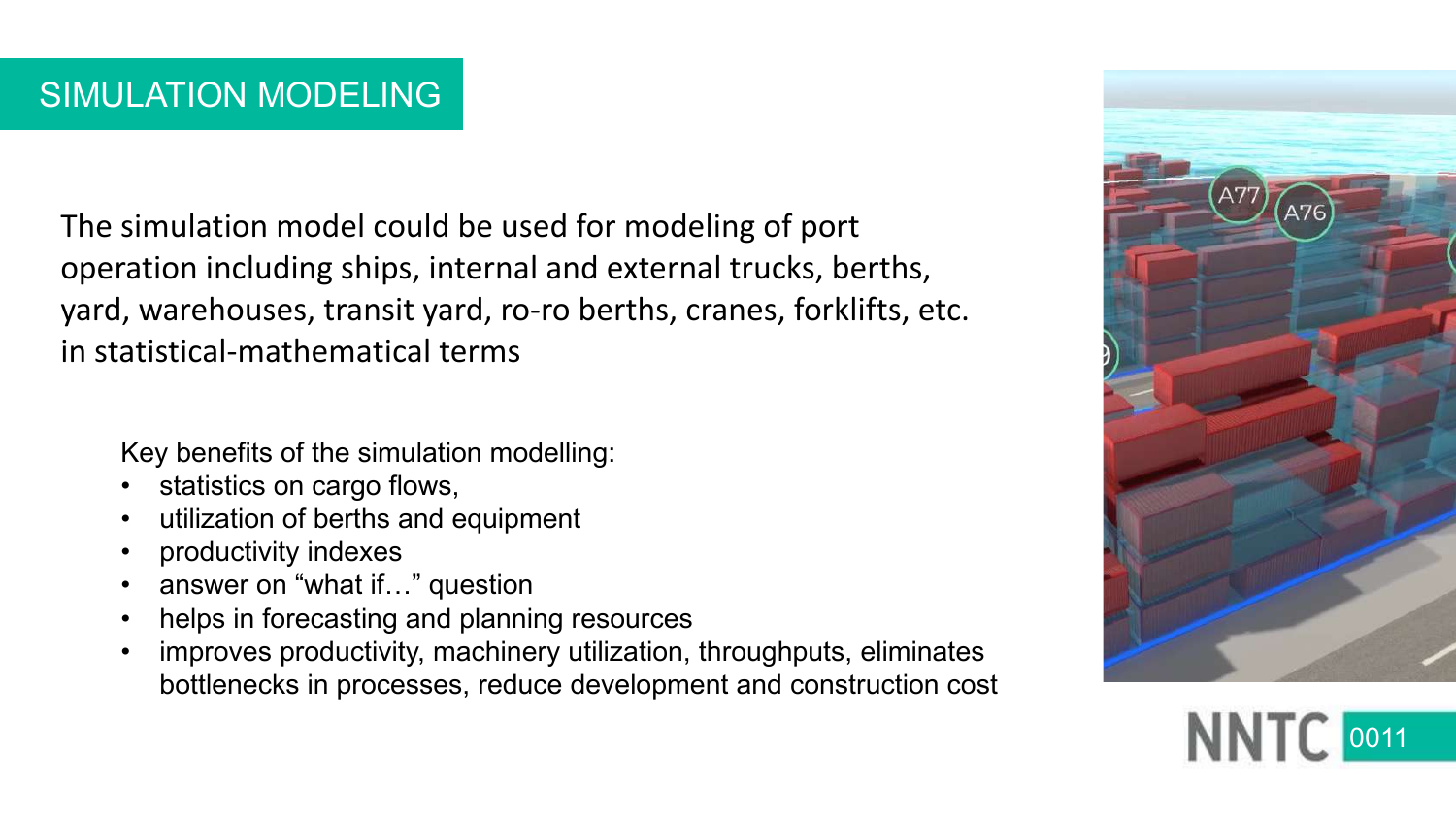## SIMULATION MODELING FOR OPTIMAL CARGO OPERATION



**Task:** Optimization of machinery usage for cargo operation with vessel (loading / unloading) at the Container terminal

## **Initial data:**

- **1 General:**
- Date and time of simulation start
- Weather condition
- External constraints according to topology terminal (railway crossings, road repair)

#### **2 Ships:**

- Distribution of cargo inside the vessel (per bay)
- The number of cargo to be unloaded and loaded
- Hatch cover clearance
- Cranes assignment per each bay

#### **3 Resources availability:**

- Total number and types of available cranes, reach stackers, trucks, etc.)
- Number of accidents with assets
- Performance characteristics (performance, load capacity, resistance to wind, loads, etc.)
- Work schedule

#### **4 Scope of Works:**

- Start time and duration of shifts
- Used procedures
- Data about vessel
- Time of operations for the job
- Trucks\railways schedule

**The module work result:** The most optimal set of cranes & trucks and min time required for cargo operations for each vessel

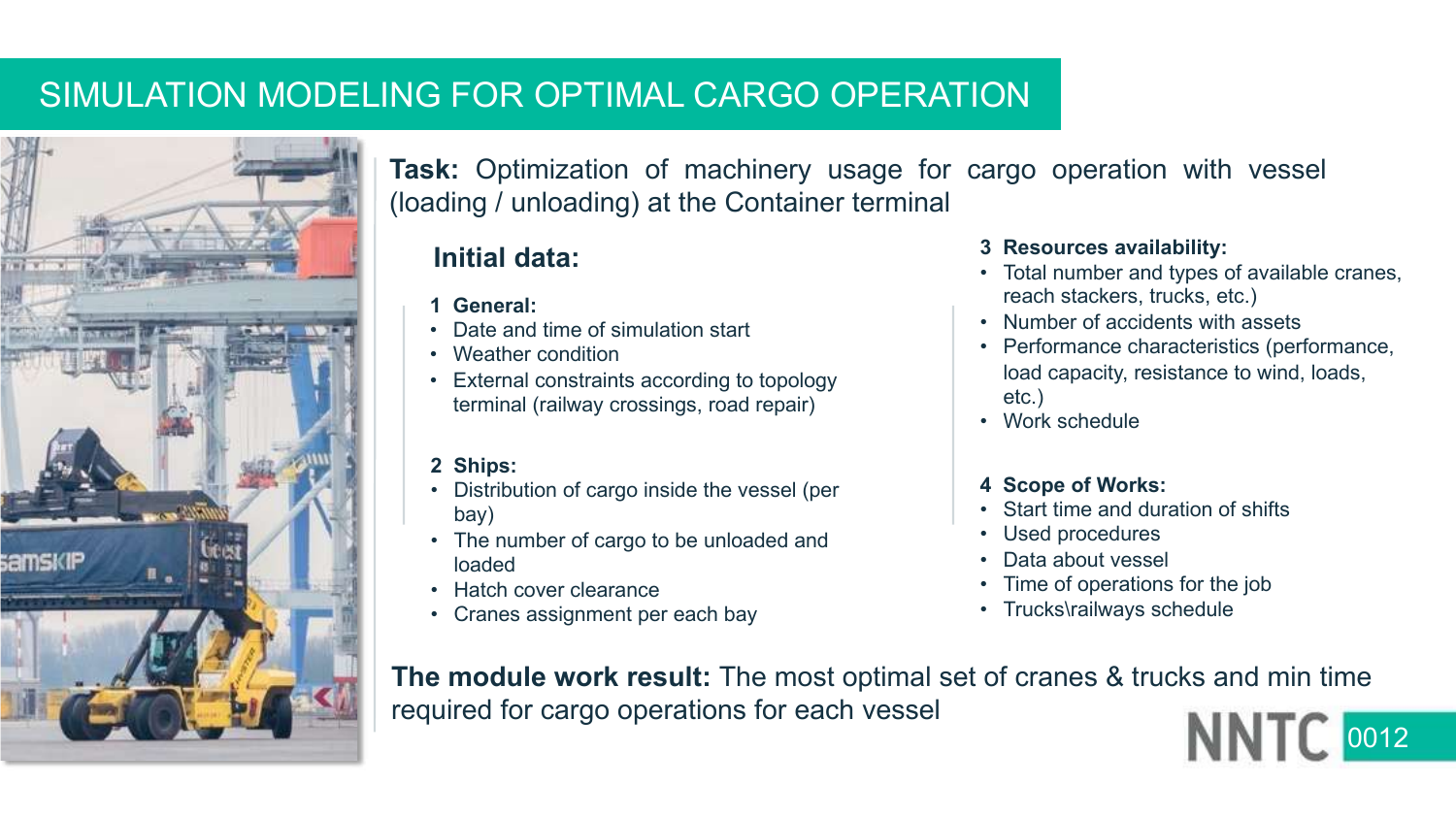## WHAT PREDICTIVE ANALYTICS GIVES

Result: the best combination of

- 1. cost of operations
- 2. min number of cranes & trucks
- 3. min required time



- Estimation for work completion time, operating hours, downtime
- Forecasting the machinery utilization, which allows the most efficient movements without queues
- Assessment of the influence of factors on the machinery downtime, number of accidents, optimal routes, movements of railway / auto trains, distribution of works between cranes)
- Reducing the time required for cargo operations for every ship
- Reducing cost for the equipment maintenance
- Reducing the human factor influence
- Increasing business transparency and manageability
- Improving equipment utilization and reducing fuel consumption

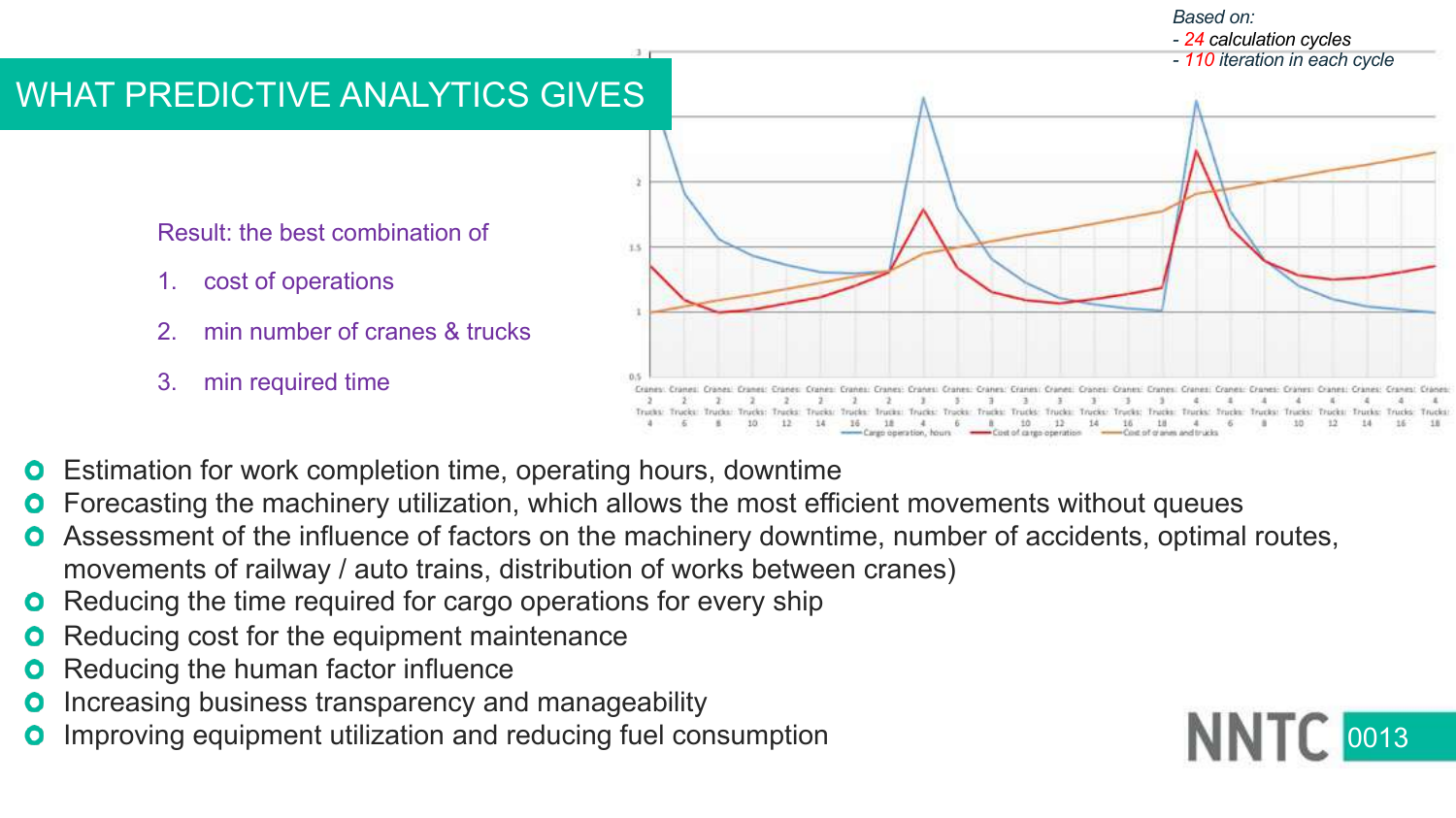# FULL OPERATIONAL CONTROL ROOM

- SmartTwin allows to connect different isolated  $\bullet$ management systems in one single management platform providing full visibility on different processes correlation in real-time environment.
- Enterprise class Decision Support System based on Big  $\bullet$ Data analytics
- Has a "rewind" feature which allows user to see the  $\bullet$ stage of terminal in any day in the past by keeping a log of all events, resources, jobs and assets location

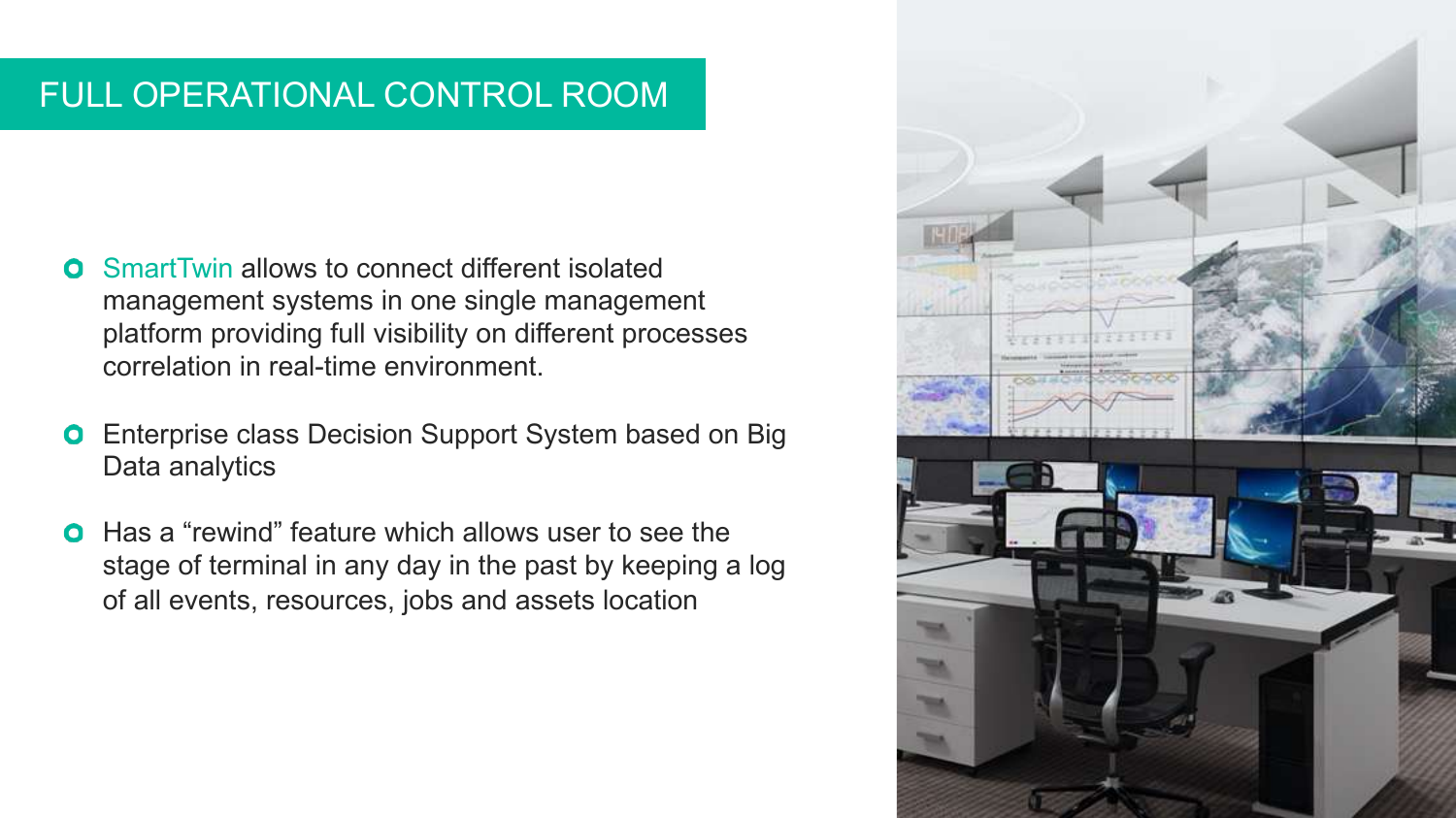## INTEGRATION

- **O** Dedicated development team for product integration and customization
- Smooth Integration with many 3rd party data  $\bullet$ management systems
- **O** Wide list of ready to use API connectors for: DBMS Oracle, MS SQL Server, PostgreSQL etc. Solvo.TOS, Master Terminal, iPortman etc. MS Dynamics AX, SAP HANA Red Hat JBoss Fuse, IBM Integration Bus, MS BizTalk Server and others